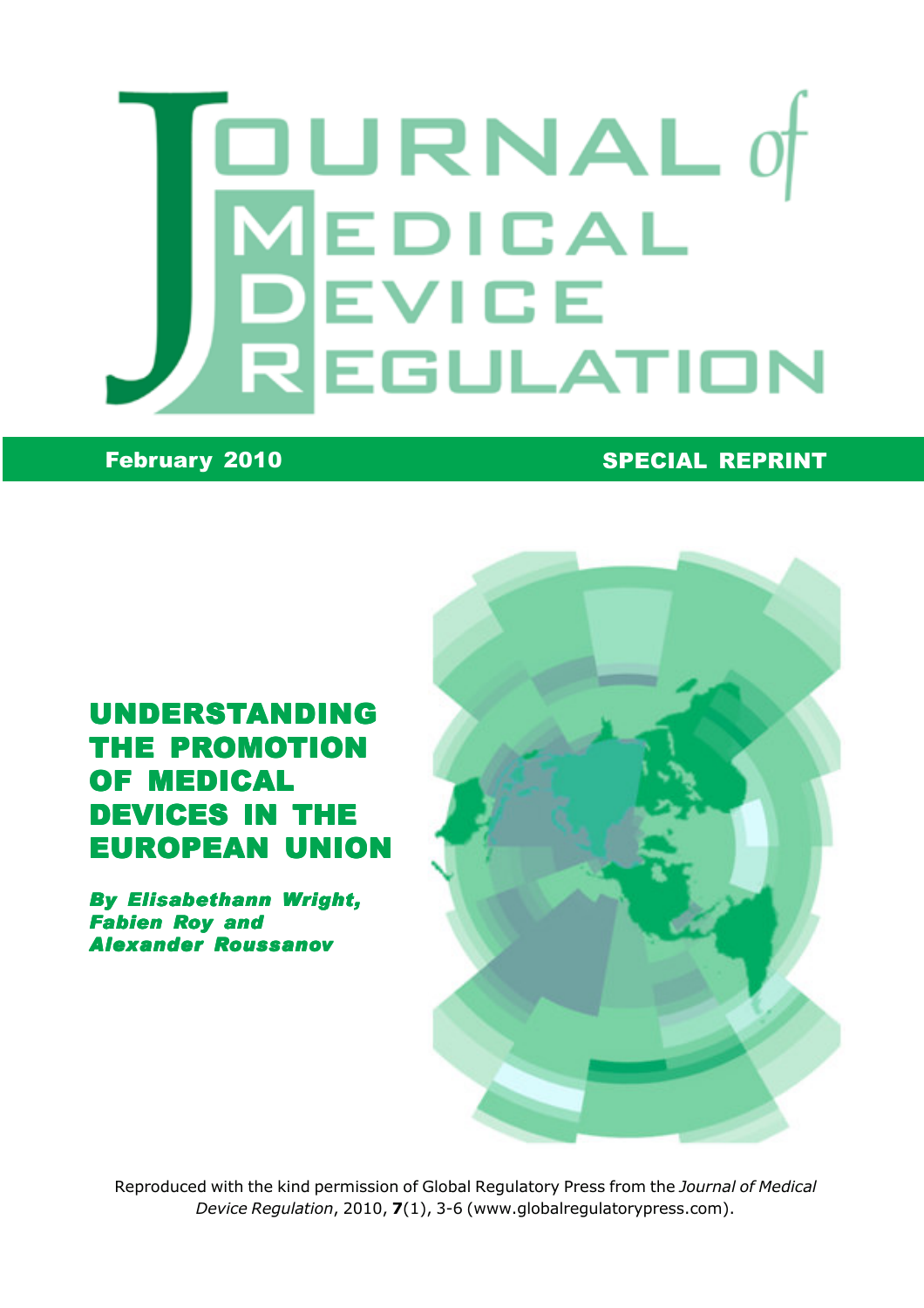# UNDERSTANDING THE PROMOTION OF MEDICAL DEVICES IN THE EUROPEAN UNION

Understanding the rules governing the promotion of medical devices in the European Union (EU) can be complex for many reasons. Unlike medicinal products, for which a specific chapter on promotion is dedicated in Directive 2001/83/EC<sup>1</sup>, EU legislation does not contain much in the way of direct rules and guidance that are specific to the promotion and marketing of medical devices.

However, this does not mean that the promotion of medical devices is not regulated. Their promotion is governed by several EU Directives of general application, by the national legislation of the EU Member States and industry codes of conduct and professional rules governing healthcare professionals. The challenge can be to identify applicable provisions, and the purpose of this article is to shed light on this regulatory framework.

#### **Medical Devices Directive**

Council Directive 93/42/EEC concerning medical devices<sup>2</sup>, as amended (commonly known as the Medical Devices Directive, MDD), contains some basic rules regarding the promotion of medical devices.

As a general principle, Article 2 of the Directive provides that the manufacturer of a medical device may market and promote only medical devices that are CE marked in accordance with the provisions of the MDD. Moreover, devices may only be promoted for their intended purpose as defined by Article 1(2)(g) (i.e. 'the use for which the device is intended according to the data supplied by the manufacturer on the labelling, in the instructions and/or in promotional materials').

As a basic consequence, if a device is not CE marked, it cannot be promoted in the EU. Moreover, even if the device is CE marked in accordance with the provisions of the MDD (or whichever of the two other basic Directives that are relevant to an individual medical device $3,4$ ), any promotion must be limited to the purposes for which the device has been CE marked.

Promotion of the off-label use of medical devices is excluded.

However, while the promotion of medical devices that have not been CE marked is excluded, the MDD does permit their exhibition in specified circumstances. Article 4(3) of the Directive permits non-CE marked medical devices to be exhibited at trade fairs, exhibitions and demonstrations. However, devices used for this purpose must be accompanied by a visible sign clearly indicating that they cannot be marketed or put into service until they have been made to comply with the requirements of the Directive as regards to placing on the market (i.e. until they are validly CE marked).

An additional provision of the MDD that has an indirect impact on the promotion of medical devices is the provision of Article 4 governing language. This provision permits the national authorities of the EU Member States to impose on manufacturers an obligation to provide all information related to a medical device in the national language(s) of the territory or in another EU language. In practice, all of the EU Member States have exercised the power given in this provision and begin from the requirement that all information concerning medical devices be in their national language(s). However, some (but by no means all) Member States provide a derogation from national language requirements for medical devices that are intended for professional use only.

To protect EU patients and healthcare professionals against medical devices that are not marketed in compliance with the MDD, Article 17(3) of the Directive prohibits the attachment to medical devices of marks or inscriptions which are likely to mislead third parties with regard to the meaning or the graphics of the CE marking. This means that, although other marks may be affixed either to the device, to the packaging, or to the Instructions for Use, these must not reduce the visibility and legibility of the CE marking.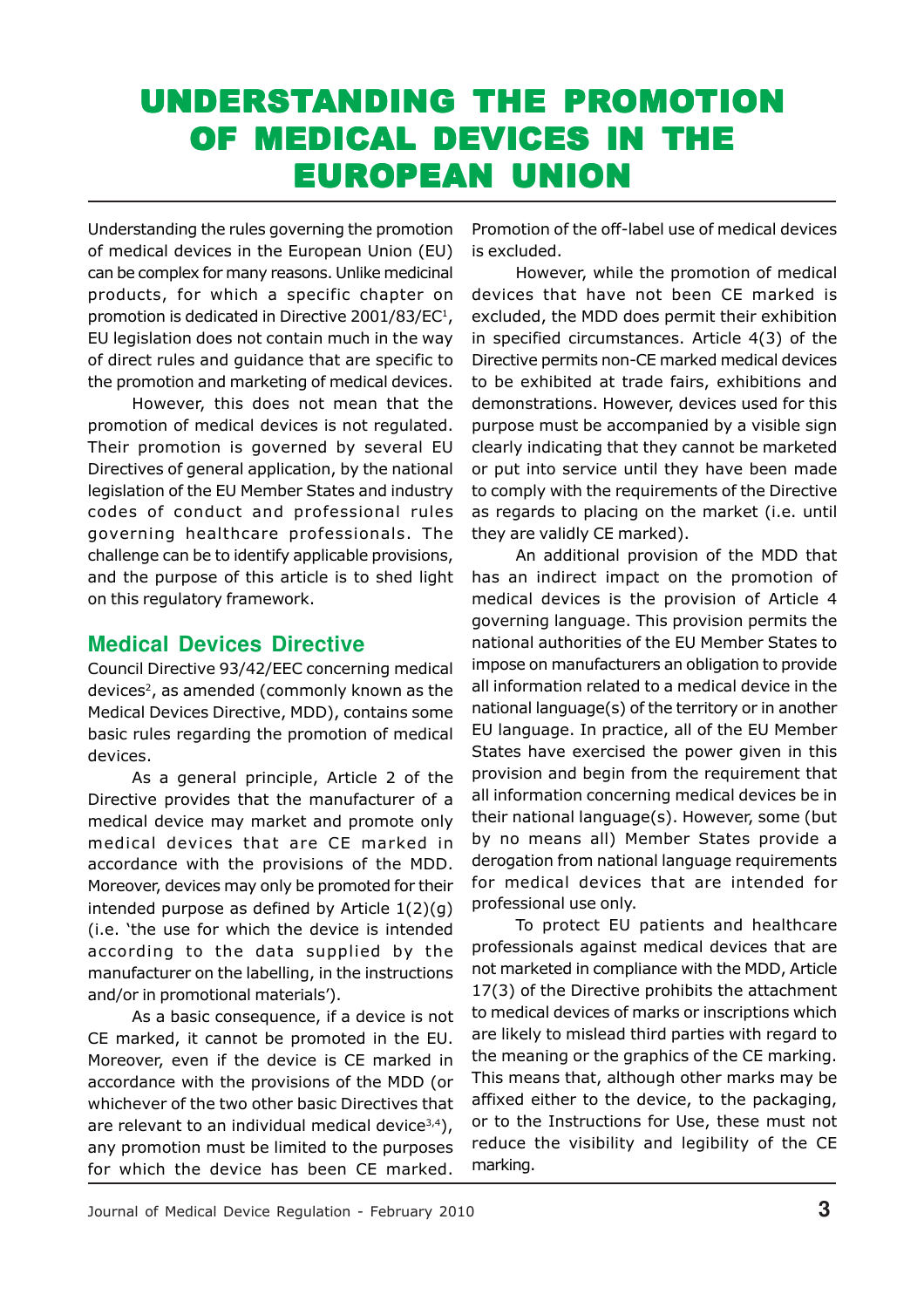In addition to the rules established by the MDD, manufacturers must also comply with a number of more general provisions provided in other Directives governing the advertising of products in the EU.

### **Misleading and Comparative Advertising**

Directive 2006/114/EC concerning misleading and comparative advertising<sup>5</sup> aims to protect traders against misleading advertising and its unfair consequences. It is not specific to the advertising of medical devices but it applies directly to their promotion. Article 2(b) of this Directive defines 'misleading advertising' as any advertising:

'which in any way, including its presentation, deceives or is likely to deceive the persons to whom it is addressed or whom it reaches and which, by reason of its deceptive nature, is likely to affect their economic behaviour or which, for those reasons, injures or is likely to injure a competitor'.

When determining whether an advertisement related to a medical device is to be considered misleading, account shall be taken of all its features, in particular any information the advertisement contains concerning, among other things, the characteristics of goods or services and the nature, attributes and rights of the advertiser. 'Comparative advertising' is defined in Article 2(c) of Directive 2006/114/EC as:

'any advertising which explicitly or by implication identifies a competitor or goods or services offered by a competitor'.

Such advertising is permitted provided a number of requirements are met. According to Article 4, the comparative advertising should:

- not be 'misleading';
- compare goods meeting the same needs or intended for the same purpose;
- objectively compare one or more material, relevant, verifiable and representative features of a good, which may include price;
- not discredit or denigrate the trade marks, trade names, other distinguishing marks, goods, services, activities, or circumstances of a competitor;
- not take unfair advantage of the reputation of a trade mark, trade name or other distinguishing marks of a competitor;
- not present goods as imitations or replicas of goods bearing a protected trade mark or trade name; and
- not create confusion in the area of trade marks and names.

As the EU law governing misleading and comparative advertising is in the form of a Directive, it is the responsibility of the EU Member States to implement the requirements of the Directive into their national law. Although Member States are required to achieve the aims of any Directive, the manner in which these are achieved can vary from Member State to Member State. As a result, review of the national implemented legislation of individual Member States is important.

Article 8 of the Directive allows EU Member States to retain or adopt provisions to ensure more extensive protection against misleading advertising. However, this is limited only to the protection against misleading advertising and does not apply to the protection against comparative advertising where Member States cannot go beyond the provisions of the Directive.

#### **Direct-to-Consumer Promotion of Medical Devices**

Although it is not specified in legislation adopted at EU level, the promotion of prescription-only medical devices is largely prohibited in the EU Member States.

The increasing consumer interest in lifestyle products, some of which are classified as medical devices, has led to an increase in promotion of such devices to consumers by manufacturers and distributors. Although limited in application, the Unfair Commercial Practices Directive 2005/29/EC $6$  influences the promotion to consumers of such medical devices.

The Unfair Commercial Practices Directive permits the national authorities of EU Member States to retain or introduce restrictions and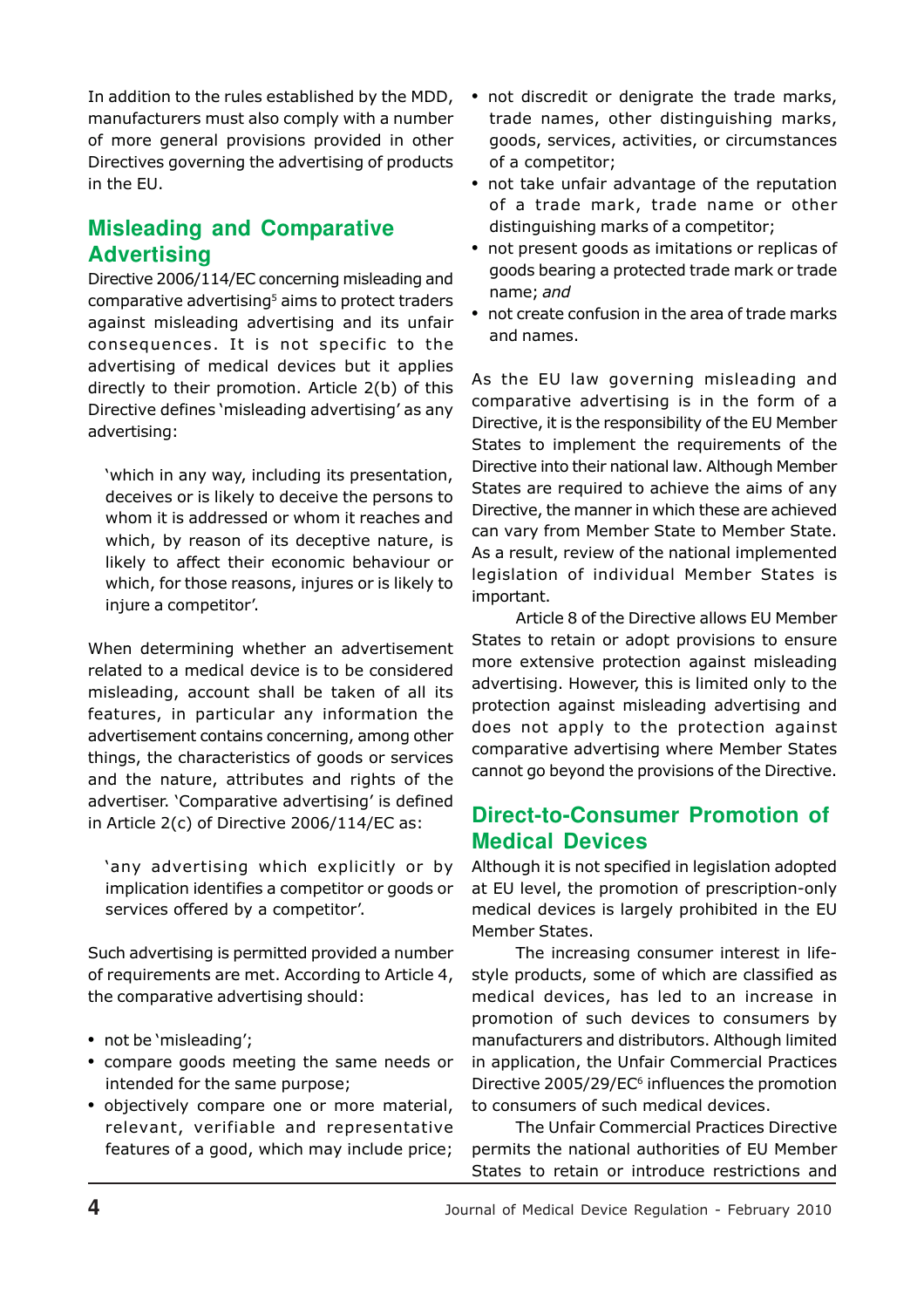prohibitions on commercial practices on grounds of the protection of the health and safety of consumers in their territory. [Article 2(d) defines commercial practices as 'any act, omission, course of conduct or representation, commercial communication including advertising and marketing, by a trader, directly connected with the promotion, sale or supply of a product to consumers'. Article 2(a) defines a consumer as 'any natural person who, in commercial practices covered by this Directive, is acting for purposes which are outside his trade, business, craft or profession'.] These laws will apply irrespective of where the manufacturer is based. The national authorities of Member States can monitor and sanction commercial practices affecting consumers in their territory even if the manufacturer of such devices is based in another Member State or outside the EU.

'Unfair practice' is defined in Article 5 of the Unfair Commercial Practices Directive as a commercial practice that is contrary to the requirements of professional diligence and that:

'materially distorts or is likely to materially distort the economic behaviour with regard to the product of the average consumer whom it reaches or to whom it is addressed, or of the average member of the group when a commercial practice is directed to a particular group of consumers'.

Unfair commercial practices include:

- misleading practices by act or omission;
- aggressive practices; and
- blacklisted practices.

'Misleading acts' are defined in Article 6 as:

- containing false information or deceiving or likely to deceive the average consumer, even if the information is factually correct;
- any marketing, including comparative advertising, which creates confusion with any products, trade marks, trade names or other distinguishing marks of a competitor;
- non-compliance with commitments contained in codes of conduct by which the trader has undertaken to be bound.

'Misleading omissions' are defined in Article 7 as actions omitting, hiding or providing in an unclear, unintelligible, ambiguous or untimely manner material information that the average consumer needs to take an informed transactional decision, or failing to identify the commercial intent.

Activities falling within the 'blacklist' mentioned above include, among other things:

- using editorial content in the media to promote a product where a trader has paid for the promotion without making that clear;
- making a materially inaccurate claim concerning the nature and extent of the risk to the personal security of the consumer or his family if the consumer does not purchase the product;
- including in an advertisement a direct exhortation to children to buy advertised products or persuade their parents or other adults to buy advertised products for them.

#### **Non-Binding Rules**

Medical device manufacturers are represented at EU level by Eucomed, the European medical technology industry association. Eucomed's members are national trade and pan-European product associations and internationally-active manufacturers of all types of medical technology. Eucomed has established a Code of Business Practice<sup>7</sup> (the Code) which includes a set of non-binding rules which should be adhered to by the companies that make up its members.

The Eucomed Code requires that members should ensure that all promotional presentations, including product claims and comparisons, are accurate, balanced, fair, objective and unambiguous. These should be justified by appropriate evidence, and statements should not mislead the intended audience.

The Code also excludes companies that make up Eucomed members from directly or indirectly offering, making, or authorising payment of money or anything of material value where this is intended to unlawfully influence the judgment or conduct of any individual, customer or company.

The Eucomed Code imposes strict conditions on sponsorship by companies of product training and education or to support